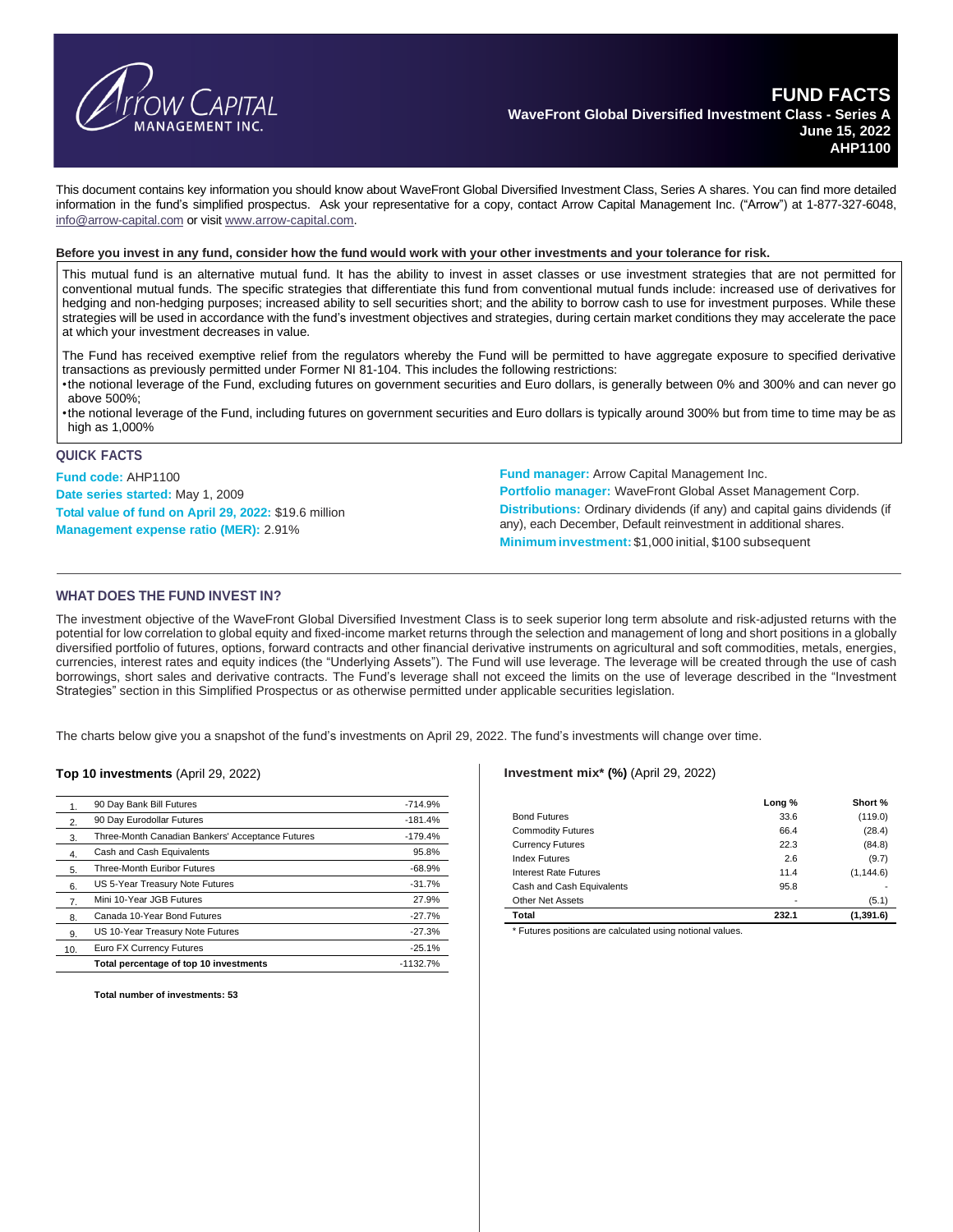## **HOW RISKY IS IT?**

The value of the fund can go down as well as up. You could lose money.

One way to gauge risk is to look at how much a fund's returns change over time. This is called "volatility".

In general, funds with higher volatility will have returns that change more over time. They typically have a greater chance of losing money and may have a greater chance of higher returns. Funds with lower volatility tend to have returns that change less over time. They typically have lower returns and may have a lower chance of losing money.

#### **Risk rating**

The Manager has rated the volatility of this fund as **medium**.

This rating is based on how much the fund's returns have changed from year to year. It doesn't tell you how volatile the fund will be in the future. The rating can change over time. A fund with a low risk rating can still lose money.



For more information about the risk rating and specific risks that can affect the fund's returns, see "What are the Risks of Investing in the Fund?" in the fund's simplified prospectus.

## **No guarantees**

Like most mutual funds, this fund doesn't have any guarantees. You may not get back the amount of money you invest.

## **HOW HAS THE FUND PERFORMED?**

This section tells you how Series A shares of the fund have performed over the past 10 years. Returns are after expenses have been deducted. These expenses reduce the fund's returns.

#### **Year-by-year returns**

This chart shows how the fund has performed in each of the past 10 years. The fund dropped in value in 5 of the 10 years. The range of returns and change from year to year can help you assess how risky the fund has been in the past. It does not tell you how the fund will perform in the future.



## **Best and worst 3-month returns**

This table shows the best and worst returns for Series A shares of the fund in a 3-month period over the past 10 years. The best and worst 3-month returns could be higher or lower in the future. Consider how much of a loss you could afford to take in a short period of time.

|                     | <b>Return</b> | 3 months ending  | If you invest \$1,000 at the beginning of the period |
|---------------------|---------------|------------------|------------------------------------------------------|
| <b>Best Return</b>  | 27.7%         | April 29, 2022   | Your investment would rise to \$1,277                |
| <b>Worst Return</b> | $-13.9%$      | October 31, 2016 | Your investment would fall to \$861                  |

### **Average return**

A person who invested \$1,000 in the fund on April 30, 2012 would have \$1,313 on April 29, 2022. This works out to an annual compound return of 2.8%.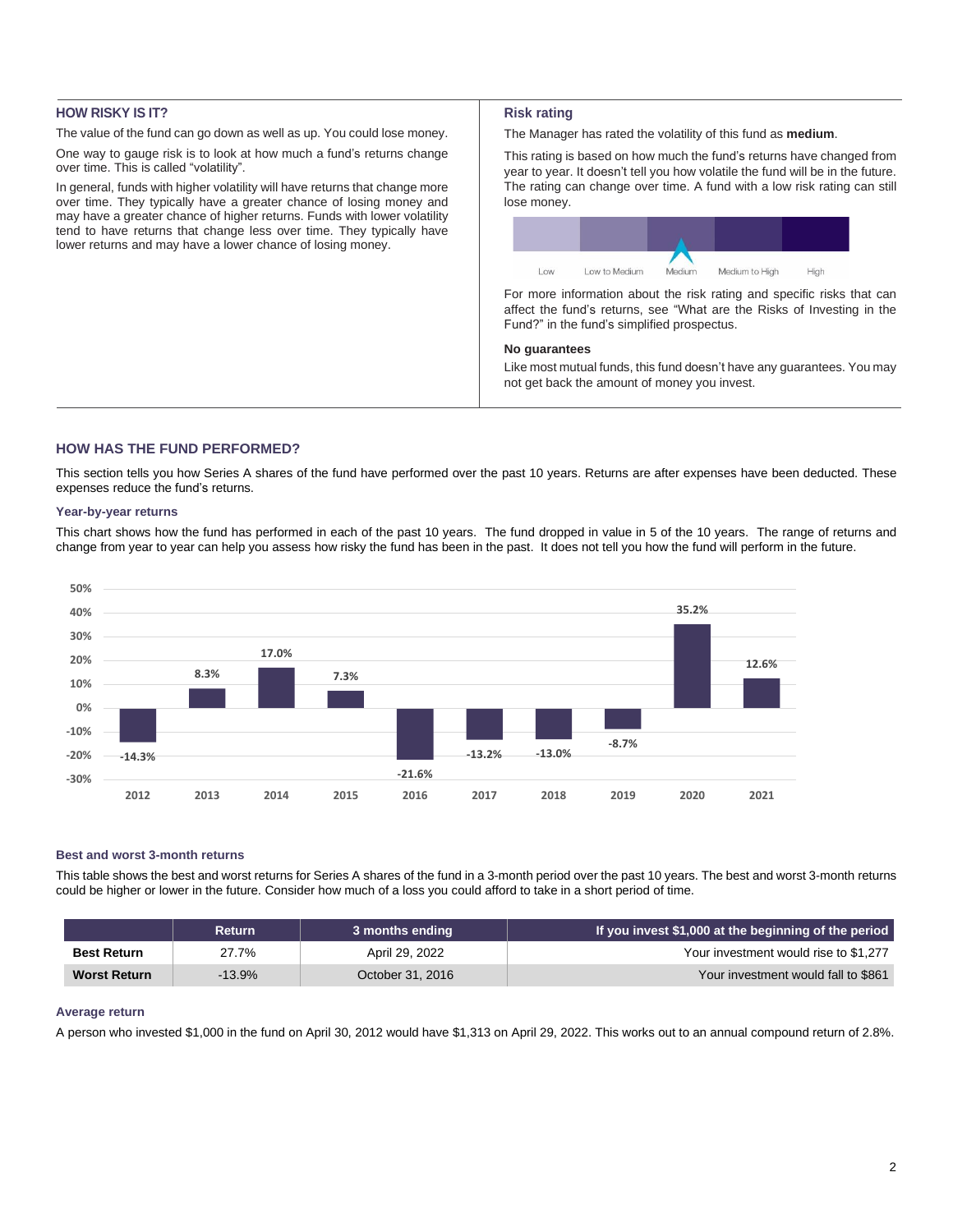## **WHO IS THIS FUND FOR?**

The Fund is suitable for investors who:

- Are looking for medium to long term investment growth
- Want to invest in a diversified portfolio of futures, options, forward contracts and other financial derivatives
- Are comfortable with a medium risk level.
- ! This series is not appropriate if you require income from your investment.

## **A WORD ABOUT TAX**

In general, you'll have to pay income tax on any money you make on a fund. How much you pay depends on the tax laws where you live and whether or not you hold the fund in a registered plan, such as a Registered Retirements Savings Plan or a Tax-Free Savings Account.

Keep in mind that if you hold your fund outside a registered plan, fund distributions are included in your income for tax purposes, whether you get them in cash or have them reinvested. If you hold your fund inside a registered plan, you will include fund distributions and other amounts you withdraw from your registered plan in your income for tax purposes. Different rules apply for Tax-Free Savings Accounts.

## **HOW MUCH DOES IT COST?**

The following tables show the fees and expenses you could pay to buy, own and sell Series A Shares of the fund.

The fees and expenses – including any commissions – can vary among series of a fund and among funds. Higher commissions can influence representatives to recommend one investment over another. Ask about other funds and investments that may be suitable for you at a lower cost.

#### **Sales charges**

You may pay a sales charge when you buy Series A Shares of the fund.

|                      | What you pay                      |                                         |                                                                                                                                                                            |
|----------------------|-----------------------------------|-----------------------------------------|----------------------------------------------------------------------------------------------------------------------------------------------------------------------------|
| Sales charge option  | In percent $(\%)$                 | In dollars $(§)$                        | How it works                                                                                                                                                               |
| Initial sales charge | 0% to 5% of the<br>amount you buy | \$0 to \$50 on every<br>\$1,000 you buy | You and your representative decide on the rate.<br>The initial sales charge is deducted from the amount you buy. It<br>goes to your representative's firm as a commission. |

### **Fund expenses**

You don't pay these expenses directly. They affect you because they reduce the fund's returns.

As of December 31, 2021, the fund's expenses were 3.73% of its value. This equals \$37.30 for every \$1,000 invested.

|                                                                                                                                                                                                                               | Annual Rate (as a %) |
|-------------------------------------------------------------------------------------------------------------------------------------------------------------------------------------------------------------------------------|----------------------|
| Management expense ratio (MER)<br>This is the total of the fund's management fee, performance fee and operating expenses. Arrow waived some<br>of the fund's expenses. If it had not done so, the MER would have been higher. | $2.91\%$             |
| Trading expense ratio (TER)<br>These are the fund's trading costs.                                                                                                                                                            | 0.82%                |
| <b>Fund expenses</b>                                                                                                                                                                                                          | 3.73%                |

### **Performance fee**

The fund will pay to Arrow in respect of each calendar year of the fund a performance fee per share equal to 20% of the amount by which the Adjusted Net Asset Value (as defined in the prospectus) per share at the end of the fiscal year exceeds the highest year end Adjusted Net Asset Value per share previously achieved. No performance fee will be payable unless the Adjusted Net Asset Value per share at the end of such fiscal year exceeds the Net Asset Value per share at the end of the preceding year (or on the date the shares are first issued), adjusted for distributions, by a minimum of 6% (the "Hurdle Rate"). The performance fee will be estimated and accrued each Valuation Date. If any shares of the fund are purchased during the calendar year, the Hurdle Rate will be prorated in the calculation of the performance fee with respect to those shares. If any shares of the Fund are redeemed prior to the end of a calendar year, a performance fee will be payable on the redemption date in respect of each such shares.